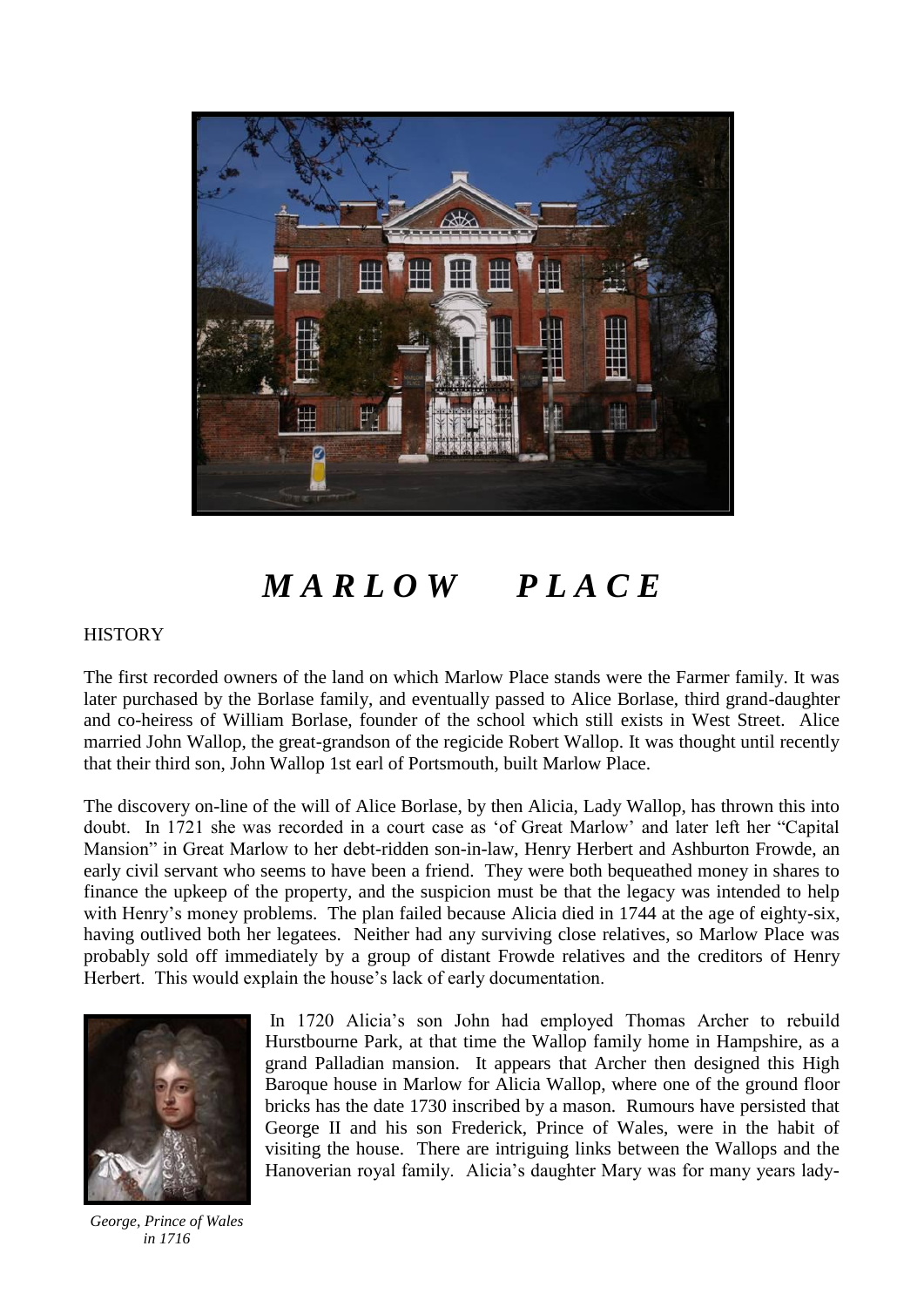in-waiting to Princess Anne, a daughter of George II. Her son John was a prominent Whig politician, therefore of the Prince of Wales's party, and only a few years younger than the Prince.

By 1762 the Land Tax records show that the house was owned by a person not resident in the area. It was later acquired by the Clayton family, possibly in 1772, when the complete household furnishings of Marlow Place were sold off. An extract from the Reading Mercury in that year, advertising the house to let, informs us that the previous tenant was Admiral Forbes. He was a naval hero who had become a high-ranking official at the Admiralty. In the early 1790s the house, together with much other property in the town, was sold to Thomas Williams of Temple House. The Williams family owned, and rented out, Marlow Place until 1921.



The senior branch of the Royal Military College was established in High Wycombe in 1799, and the junior branch at 'Remnantz' in West Street in 1802. For the next ten years, Marlow Place was used as a boarding house for the junior cadets, who are said to have sent semaphore signals from its roof to fellow cadets in Remnantz. Uniform buttons marked "R. Mil. Coll. Junior Dept." have been found in the garden. In 1811, when the college moved to Sandhurst, the house was re-let.



Some of the tenants are known: Rev. Thomas Gwynn (1869), Lady Rushout (1883), William Powley (1895). William Niven F.S.A, J.P. was the tenant from 1903 – 1921, when he purchased the house. He died in the next year, but his widow lived there until 1924, when the property was purchased by J H Watts J.P. After the death of his widow in the early 1930s the house stood empty for some years. At one point there was even talk of demolishing it in favour of a new cinema. Eventually, only the stable block was knocked down, and the house survived with the cinema a few yards to the west. During WWII, it was a 'shadow' factory, then a girls 'finishing' school in the 1950s and 60s. At present it has yet another use, as a suite of offices.

## A TOUR OF THE HOUSE

Marlow Place is one of Marlow's two Grade I listed structures, the other being Marlow Bridge. It was designed by the architect Thomas Archer (1668 – 1743) who had studied in Rome. He held positions at court under both Queen Anne and George I, and was very much favoured by the Whig aristocracy. His work includes part of Chatsworth House and the service pavilions and colonnade at Cliveden. It appears that Marlow Place was designed as an 18th century dower house – a residence for one person, her guests and a retinue of servants. The rooms on the main floor are very grand, and eminently suitable for entertaining, whereas those on the other floors are much smaller.

The house has five storeys: a brick-floored deep basement which originally housed the coal store, wine cellar and food storage, ground floor kitchen and service quarters, the main reception rooms on the piano nobile, a bedroom floor, and a huge cruciform attic whose only windows are the four semicircular lights in the centre of each pediment. It is seven bays wide and six bays deep; almost square in cross-section. Each side has four large pilasters supporting an architrave which runs right round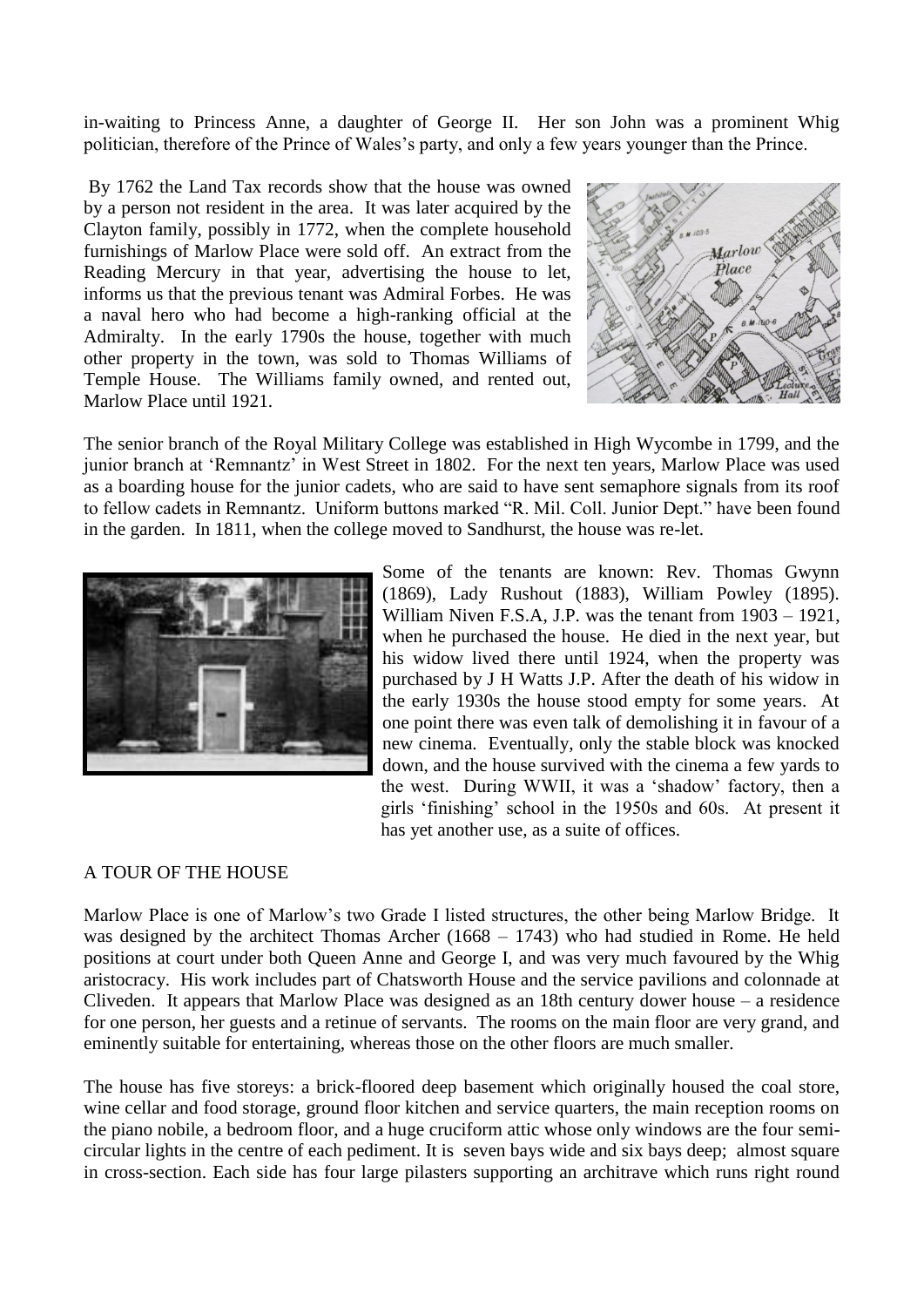the house, the brickwork of these being particularly fine. The central pairs of pilasters are surmounted by a cornice and pediment in stone. These pilasters originally had large stone vases above them.



The third floor contains a suite of lofty rooms, originally reached by flights of steps to two imposing entrances. On the north front a flight of tapering stone steps leads to a large reception room between the two main bedrooms. On the south front a pair of stairways led to a balcony entrance to the main saloon. A set of double doors links these two rooms. The saloon contains a marble floor and elegant plasterwork on both walls and ceiling. To the east of it is the dining-room, and to the west a parlour. The

main rooms, except for the saloon, are wood- panelled from chair rail to cornice, some with re-used oak, but most of new Baltic pine. All the windows have shutters and window seats. It is possible that the reused panelling came from an older Borlase home which had previously stood on the same site. It is not possible now to say which was the principal entrance, although when it was built, the driveway to the house ran from the High Street, approximately where Institute Road is now. This Victorian photograph shows the drive coming in from the north, but dividing and running round both sides of the house. To the right, behind the trees, was the stable block, with its own cobbled entrance, still visible, from the High Street.

The eight fourth-storey rooms are smaller, probably designed for family guests and servants. One, containing two full-length glass-fronted armoires with original plasterwork pediments, has south and west facing windows, making it a warm and welcoming sun-trap. A fireplace with a later grate contains tiles showing pictures of children's games from the early part of the 19th century. This is known as the nursery, but the satyr's heads in the plasterwork suggest that its original use is more likely to have been as a boudoir. There were two winding staircases, referred to, for obvious reasons, as 'snail stairs', going from basement to roof, on either side of the reception room. These relatively flimsy wooden staircases were replaced during the Second World War by more durable concrete ones, and were sadly never returned to the house. An attic storey with steeply sloping ceilings and exposed rafters is squeezed in under the roof,





Many alterations have been made to the house over the years. The south front balcony was covered by a Victorian conservatory, later removed. The flights of steps on the south side were removed in about 1970. Chimney pieces were added to the main rooms in about 1770, with a particularly elegant one in the saloon, which was later known as the drawing-room. The stone vases which capped the pilasters have vanished. The site was originally completely surrounded on the south by a 10-foot-high brick wall with, for many years, only an inset wooden door. During the 20th century, part of this wall was lowered and the door replaced with the splendid wrought iron gates (Grade II listed) which are still in place. The